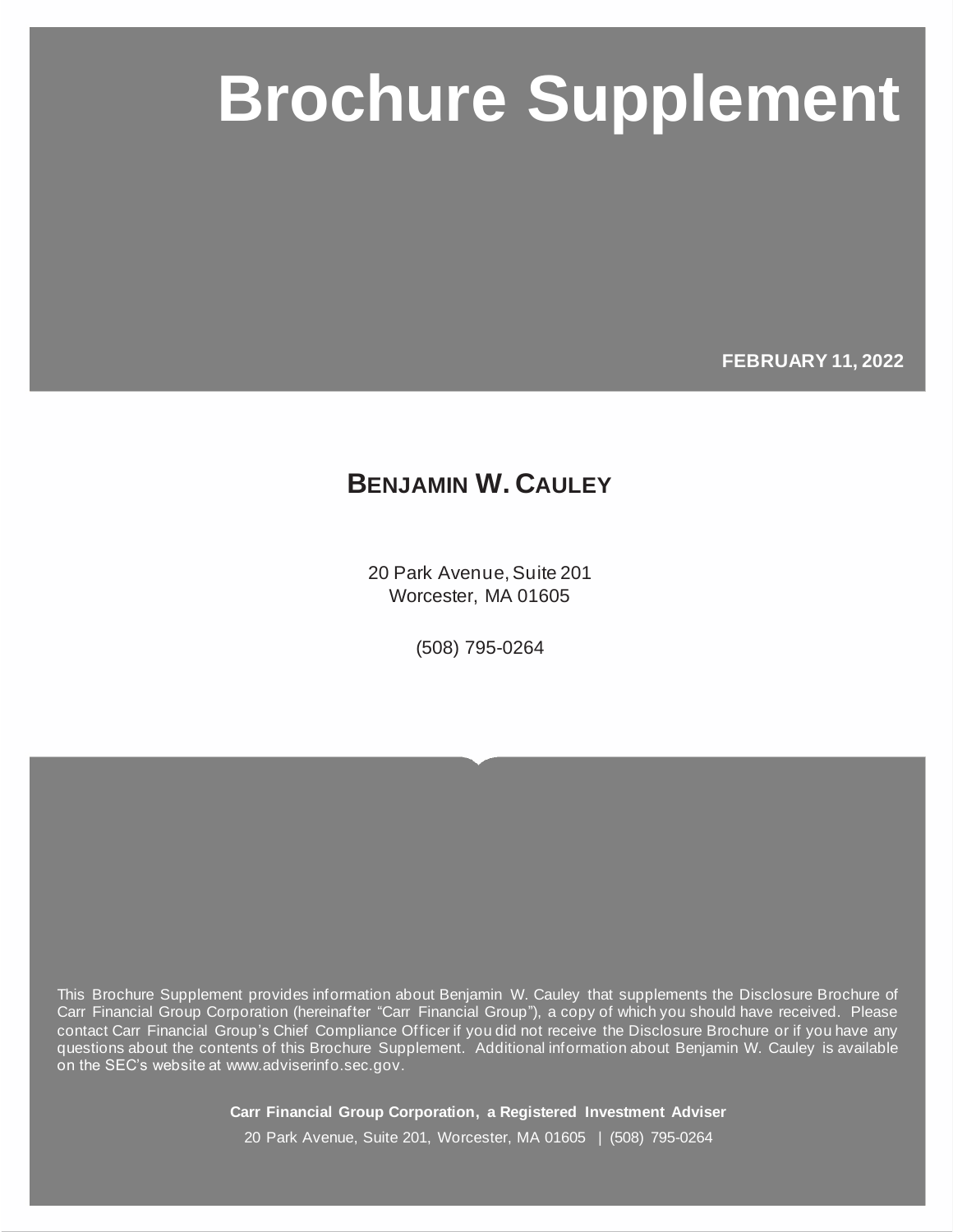## **Item 2. Educational Background and Business Experience**

#### Born 1989

#### **Post-Secondary Education**

Bentley University │ Bachelors, Accounting │2012

#### **Recent Business Background**

Carr Financial Group Corporation │ Partner and Investment Adviser Representative │ November 2015 – Present

Private Advisor Group, LLC │ Investment Adviser Representative │ April 2016 –February 2022

LPL Financial LLC│ Registered Representative │ February 2016 – February 2022

#### **Professional Designation**

Benjamin W. Cauley holds the professional designation of CERTIFIED FINANCIAL PLANNER™ ("CFP®").

The CFP® certification is a financial planning credential awarded by the Certified Financial Planner Board of Standards Inc. (the "CFP Board") to individuals who meet its education, examination, experience and ethics requirements. Eligible candidates are generally required to have three years of financial planning related experience and possess a bachelor's degree from an accredited U.S. college or university. Certificants are further required to complete a CFP Board-Registered Education Program (or possess a qualifying professional credential), clear a personal and professional background check, and pass the CFP  $\degree$ Certification Examination, a ten-hour multiple choice exam divided into three separate sessions. In order to maintain the certification, CFP® designees must also complete at least 30 hours of continuing education every two years on an ongoing basis.

For additional information about this credential, please refer directly to the website of the issuing organization.

## **Item 3. Disciplinary Information**

Carr Financial Group is required to disclose information regarding any legal or disciplinary events material to a client's evaluation of Benjamin W. Cauley. Carr Financial Group has no information to disclose in relation to this Item.

## **Item 4. Other Business Activities**

Carr Financial Group is required to disclose information regarding any investment-related business or occupation in which Benjamin W. Cauley is actively engaged.